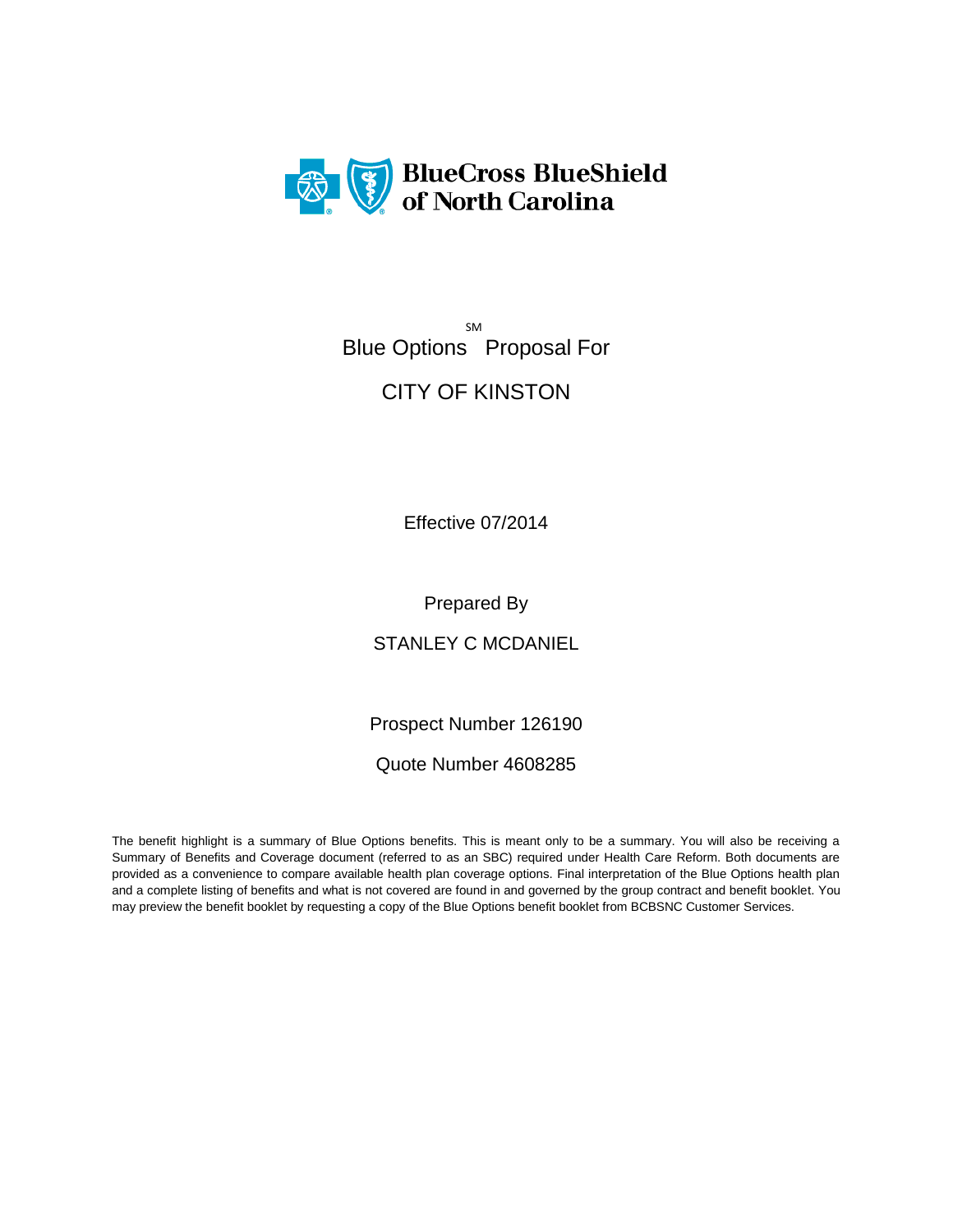## Blue Options ℠ Benefit Highlights (PPO)

| The coinsurance amounts that appear on this benefit highlight represent Plan responsibility. The                                                                                                                                                                                                                                                                                                                                                |                                            |                                              |  |
|-------------------------------------------------------------------------------------------------------------------------------------------------------------------------------------------------------------------------------------------------------------------------------------------------------------------------------------------------------------------------------------------------------------------------------------------------|--------------------------------------------|----------------------------------------------|--|
| coinsurance amounts that display in the benefit booklet represent member responsibility.                                                                                                                                                                                                                                                                                                                                                        |                                            |                                              |  |
| <b>Physician Office Services</b><br>(See "Hospital Based Clinics" for "outpatient clinic" or "hospital-based" services.)<br><b>Office Visit</b>                                                                                                                                                                                                                                                                                                 | In-network                                 | Out-of-Network <sup>1</sup>                  |  |
| Includes Office Surgery, Consultation, X-rays and Labs, and a benefit period maximum of 4 office visits for the evaluation and treatment of obesity<br>In and out-of-network. See "inpatient and Outpatient Services".                                                                                                                                                                                                                          |                                            |                                              |  |
| <b>Primary Care Provider</b>                                                                                                                                                                                                                                                                                                                                                                                                                    | \$35 copayment                             | 70% after deductible                         |  |
| Specialist                                                                                                                                                                                                                                                                                                                                                                                                                                      | \$70 copayment                             | 70% after deductible                         |  |
| Preventive Care (Primary Preventative Diagnosis Only)<br>For the most updated list of general preventive/screenings. Immunizations, well-baby/well-child care and women's preventive care services mandated under Federal law, see<br>our website at bcbsnc.com/preventive.<br>Routine eye exams are covered only In-Network as non-mandated Preventive Care.<br>Nutritional counseling is covered and available In-Network and Out-of-Network. |                                            |                                              |  |
| <b>Primary Care Provider</b>                                                                                                                                                                                                                                                                                                                                                                                                                    | 100% no deductible                         | Not Available <sup>®</sup>                   |  |
| Specialist<br>$\boldsymbol{\xi}$                                                                                                                                                                                                                                                                                                                                                                                                                | 100% no deductible                         | Not Available <sup>®</sup>                   |  |
| Colorectal screening, bone mass measurement, newborn hearing screening, prostate specific antigen tests (PSAs),<br>gynecological exams, cervical cancer screening, ovarian cancer screening and mammograms are state mandated and also covered Out-of-Network.<br>Therapies                                                                                                                                                                     |                                            |                                              |  |
| Rehabilitative and Habilitative Therapies (Maximums apply to Home, Office and Outpatient Settings):                                                                                                                                                                                                                                                                                                                                             |                                            |                                              |  |
| Physical/Occupational: 30 visits per Benefit Period; Speech Therapy: 30 visits per Benefit Period                                                                                                                                                                                                                                                                                                                                               |                                            | 70% after deductible                         |  |
| <b>Primary Care Provider</b><br>Specialist                                                                                                                                                                                                                                                                                                                                                                                                      | \$35 copayment<br>\$70 copayment           | 70% after deductible                         |  |
|                                                                                                                                                                                                                                                                                                                                                                                                                                                 |                                            |                                              |  |
| <b>Urgent Care Centers and Emergency Room</b>                                                                                                                                                                                                                                                                                                                                                                                                   |                                            |                                              |  |
| <b>Urgent Care Centers</b>                                                                                                                                                                                                                                                                                                                                                                                                                      | \$70 copayment                             | \$70 copayment                               |  |
| <b>Emergency Room Visit</b><br>(if admitted from the ER, the copayment does not apply; instead, Inpatient Hospital benefits apply. If held for observation,                                                                                                                                                                                                                                                                                     | \$150 copayment                            | \$150 copayment                              |  |
| outpatient benefits apply. See "Inpatient and Outpatient Hospital Services".                                                                                                                                                                                                                                                                                                                                                                    |                                            |                                              |  |
| <b>Ambulatory Surgical Center</b>                                                                                                                                                                                                                                                                                                                                                                                                               | 70% after deductible                       | 50% after deductible                         |  |
| Inpatient and Outpatient Hospital Services                                                                                                                                                                                                                                                                                                                                                                                                      |                                            |                                              |  |
| <b>Hospital and Hospital Based Services</b>                                                                                                                                                                                                                                                                                                                                                                                                     | 70% after deductible                       | 50% after deductible                         |  |
| Hospital Based Clinics (other than preventive services above)                                                                                                                                                                                                                                                                                                                                                                                   | 70% after deductible                       | 50% after deductible                         |  |
| <b>Professional Services</b>                                                                                                                                                                                                                                                                                                                                                                                                                    | 70% after deductible                       | 50% after deductible                         |  |
| <b>Outpatient Diagnostic Services</b>                                                                                                                                                                                                                                                                                                                                                                                                           |                                            |                                              |  |
| Outpatient lab tests and mammography, when performed alone                                                                                                                                                                                                                                                                                                                                                                                      |                                            |                                              |  |
| (Physician and Hospital-based services)                                                                                                                                                                                                                                                                                                                                                                                                         | 100% no deductible                         | 70% after deductible                         |  |
| Outpatient lab tests and mammography, when performed with another service                                                                                                                                                                                                                                                                                                                                                                       |                                            |                                              |  |
| <b>Physician Services</b>                                                                                                                                                                                                                                                                                                                                                                                                                       | 100% no deductible<br>70% after deductible | 70% after deductible<br>50% after deductible |  |
| Hospital and Hospital-based Services<br>Outpatient X-rays, ultrasounds, and other diagnostic tests such as                                                                                                                                                                                                                                                                                                                                      |                                            |                                              |  |
| EEG's and EKG's                                                                                                                                                                                                                                                                                                                                                                                                                                 | 70% after deductible                       | 50% after deductible                         |  |
| CT scans, MRI's, MRA's, and PET scans in any location, including                                                                                                                                                                                                                                                                                                                                                                                |                                            |                                              |  |
| physicians office                                                                                                                                                                                                                                                                                                                                                                                                                               | 70% after deductible                       | 50% after deductible                         |  |
| <b>Other Services</b>                                                                                                                                                                                                                                                                                                                                                                                                                           |                                            |                                              |  |
| Skilled Nursing Facility (60 days per Benefit Period)                                                                                                                                                                                                                                                                                                                                                                                           | 70% after deductible                       | 50% after deductible                         |  |
| Home Health Care Durable Medical Equipment and Hospice                                                                                                                                                                                                                                                                                                                                                                                          | 70% after deductible                       | 50% after deductible                         |  |
| Ambulance                                                                                                                                                                                                                                                                                                                                                                                                                                       | 70% after deductible                       | 70% after deductible                         |  |
| Maternity                                                                                                                                                                                                                                                                                                                                                                                                                                       |                                            |                                              |  |
| Maternity Delivery includes Prenatal and Post-delivery care                                                                                                                                                                                                                                                                                                                                                                                     | 70% after deductible                       | 50% after deductible                         |  |
| Hospital Services (delivery)<br>Professional Services (delivery)                                                                                                                                                                                                                                                                                                                                                                                | 70% after deductible                       | 50% after deductible                         |  |
| Transplants                                                                                                                                                                                                                                                                                                                                                                                                                                     |                                            |                                              |  |
| <b>Hospital Services</b>                                                                                                                                                                                                                                                                                                                                                                                                                        | 70% after deductible                       | 50% after deductible                         |  |
| <b>Professional Services</b>                                                                                                                                                                                                                                                                                                                                                                                                                    | 70% after deductible                       | 50% after deductible                         |  |
| <b>Infertility Services</b>                                                                                                                                                                                                                                                                                                                                                                                                                     |                                            |                                              |  |
| Combined In-Network and Out-of-Network Lifetime Maximum of 3 ovulation induction cycles, with or without insemination,<br>per Member for infertility services, provided in all places of services.                                                                                                                                                                                                                                              |                                            | 70% after deductible                         |  |
| <b>Primary Care Provider</b><br>Specialist                                                                                                                                                                                                                                                                                                                                                                                                      | \$35 copayment<br>\$70 copayment           | 70% after deductible                         |  |
| <b>Hospital Services</b>                                                                                                                                                                                                                                                                                                                                                                                                                        | 70% after deductible                       | 50% after deductible                         |  |
| Inpatient and Outpatient Professional Services                                                                                                                                                                                                                                                                                                                                                                                                  | 70% after deductible                       | 50% after deductible                         |  |
|                                                                                                                                                                                                                                                                                                                                                                                                                                                 |                                            |                                              |  |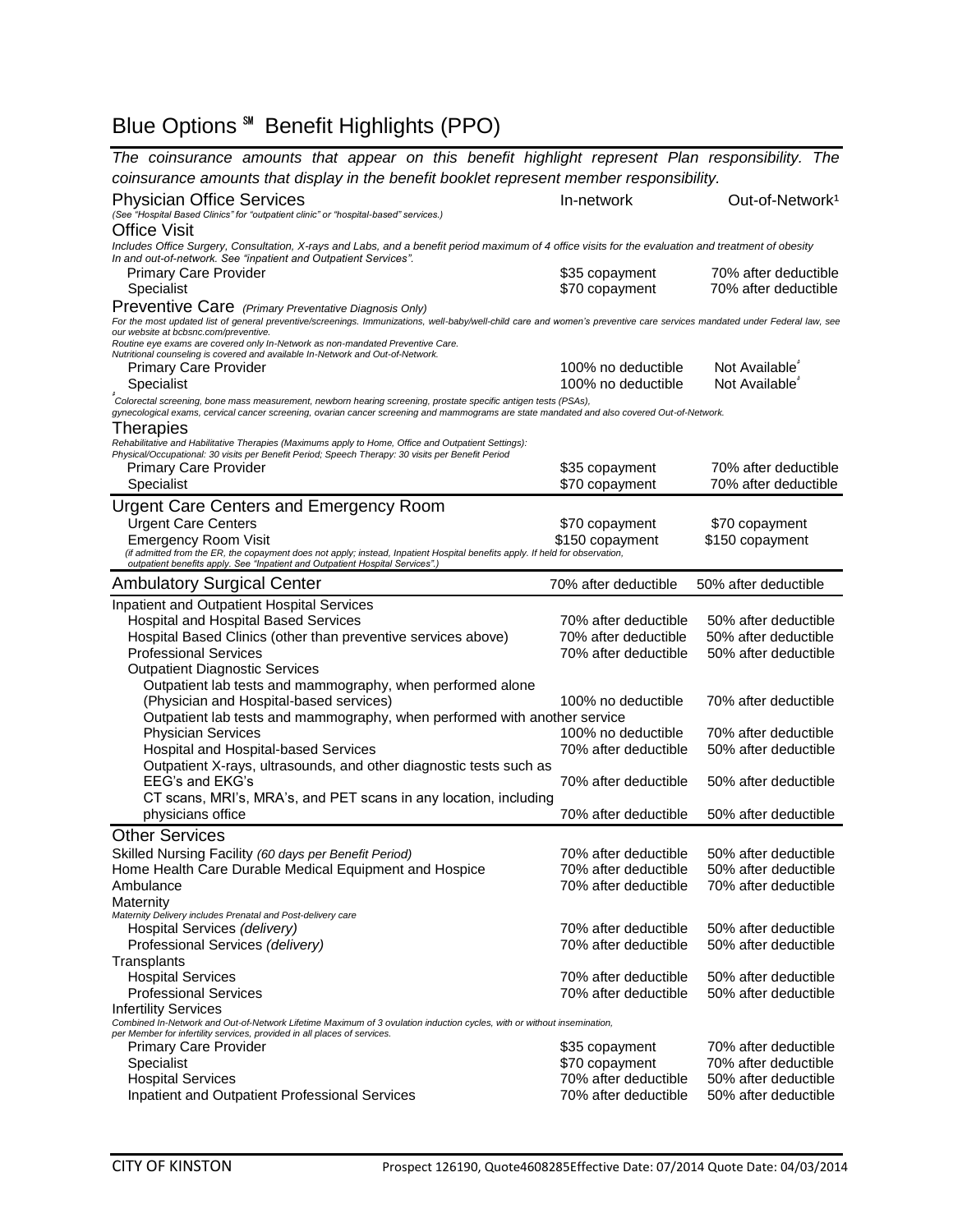# Blue Options ℠ Benefit Highlights (PPO)

| Lifetime Maximum, Deductibles & Out-of-Pocket Limits                                                                                                                                                                                                                                                                                                                                                                                                                                                                                                              | In-Network                                               | Out-of-Network <sup>1</sup>                              |
|-------------------------------------------------------------------------------------------------------------------------------------------------------------------------------------------------------------------------------------------------------------------------------------------------------------------------------------------------------------------------------------------------------------------------------------------------------------------------------------------------------------------------------------------------------------------|----------------------------------------------------------|----------------------------------------------------------|
| The following Deductibles and Out-of-Pocket limits apply to all services unless otherwise indicated and Mental Health and                                                                                                                                                                                                                                                                                                                                                                                                                                         |                                                          |                                                          |
| Substance Abuse services below:                                                                                                                                                                                                                                                                                                                                                                                                                                                                                                                                   |                                                          |                                                          |
| Lifetime Benefit Maximum                                                                                                                                                                                                                                                                                                                                                                                                                                                                                                                                          | Unlimited                                                | Unlimited                                                |
| <b>Deductibles</b>                                                                                                                                                                                                                                                                                                                                                                                                                                                                                                                                                |                                                          |                                                          |
| Individual (per Benefit Period)                                                                                                                                                                                                                                                                                                                                                                                                                                                                                                                                   | \$1,750                                                  | \$3,500                                                  |
| Family (per Benefit Period)                                                                                                                                                                                                                                                                                                                                                                                                                                                                                                                                       | \$3,500                                                  | \$7,000                                                  |
| <b>Out-of-Pocket Limits</b>                                                                                                                                                                                                                                                                                                                                                                                                                                                                                                                                       |                                                          |                                                          |
| Individual (per Benefit Period)                                                                                                                                                                                                                                                                                                                                                                                                                                                                                                                                   | \$3,750                                                  | \$7,500                                                  |
| Family (per Benefit Period)                                                                                                                                                                                                                                                                                                                                                                                                                                                                                                                                       | \$7,500                                                  | \$15,000                                                 |
| Mental Health and Substance Abuse Services                                                                                                                                                                                                                                                                                                                                                                                                                                                                                                                        |                                                          |                                                          |
| <b>Mental Health Services</b>                                                                                                                                                                                                                                                                                                                                                                                                                                                                                                                                     |                                                          |                                                          |
| Office Visit                                                                                                                                                                                                                                                                                                                                                                                                                                                                                                                                                      | \$70 copayment                                           | 70% after deductible                                     |
| Inpatient/Outpatient                                                                                                                                                                                                                                                                                                                                                                                                                                                                                                                                              | 70% after deductible                                     | 50% after deductible                                     |
| <b>Substance Abuse Services</b>                                                                                                                                                                                                                                                                                                                                                                                                                                                                                                                                   |                                                          |                                                          |
| <b>Office Visit</b>                                                                                                                                                                                                                                                                                                                                                                                                                                                                                                                                               | \$70 copayment                                           | 70% after deductible                                     |
| Inpatient/Outpatient                                                                                                                                                                                                                                                                                                                                                                                                                                                                                                                                              | 70% after deductible                                     | 50% after deductible                                     |
| <b>Prescription Drugs</b><br>Up to 30 day supply. 31-60 day supply is two copayments and 61-90 day supply<br>Is three copayments.<br><b>MAC B Pricing, Brand Penalty</b>                                                                                                                                                                                                                                                                                                                                                                                          |                                                          |                                                          |
| Tier 1 (Generic Drugs)<br>Tier 2 (Preferred Brand Drugs)<br>Tier 3 (Non-Preferred Brand and Preferred Specialty Drugs)<br>Tier 4 (Non-Preferred Specialty Drugs)<br>For each 30-day supply for a Tier 4 Specialty Drug, you will pay a minimum of \$50<br>In coinsurance, but not more than \$100. Any Out-of-Network charges over the allowed amount are not included in<br>this maximum. You are responsible for charges over the allowed amount received from an out-of-network pharmacy.<br>Limits apply to infertility drugs, refer to your benefit booklet. | \$4 copayment<br>\$30 copayment<br>\$45 copayment<br>75% | \$4 copayment<br>\$30 copayment<br>\$45 copayment<br>75% |
| Preventive OTC Medications and Contraceptive                                                                                                                                                                                                                                                                                                                                                                                                                                                                                                                      |                                                          |                                                          |

Drugs and Devices as listed at bcbsnc.com/preventive 100% no deductible 100% no deductible

1 NOTICE: Your actual expenses for covered services may exceed the stated coinsurance percentage or co-payment amount because actual provider charges may not be used to determine the payment obligations for BCBSNC and its members.